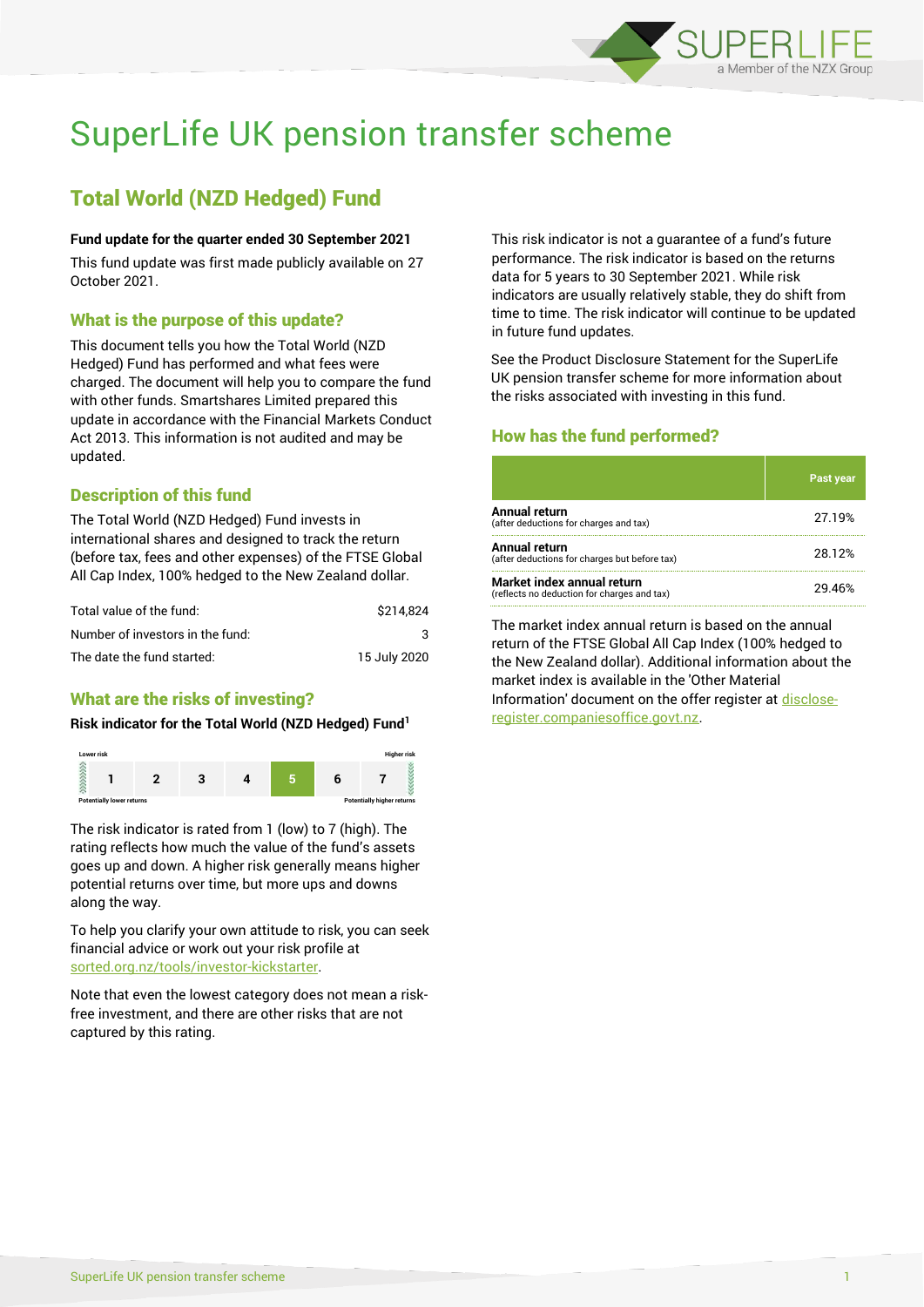

# What fees are investors charged?

Investors in the Total World (NZD Hedged) Fund are charged fund charges. These are as follows:

|                                                             | % per annum of fund's<br>net asset value |  |
|-------------------------------------------------------------|------------------------------------------|--|
| <b>Total fund charges</b>                                   | 0.69%                                    |  |
| Which are made up of:                                       |                                          |  |
| <b>Total management and administration charges</b><br>0.69% |                                          |  |
| Including:                                                  |                                          |  |
| Manager's basic fee                                         | 0.68%                                    |  |
| Other management and<br>administration charges              | 0.01%                                    |  |
| Other charges                                               | Dollar amount per investor               |  |
| Administration fee                                          | \$60 per annum                           |  |

Investors may also be charged individual action fees for specific actions or decisions (for example, if an investor has a financial adviser and has agreed to pay a fee to the adviser for providing financial advice). See the Product Disclosure Statement for SuperLife UK pension transfer scheme for more information about those fees.

The fees set out above include GST where applicable.

Small differences in fees and charges can have a big impact on your investment over the long term.

# Example of how this applies to an investor

Jess had \$10,000 in the fund at the start of the year and did not make any further contributions. At the end of the year, Jess received a return after fund charges were deducted of \$2,719 (that is 27.19% of her initial \$10,000). Jess paid other charges of \$60. This gives Jess a total return after tax of \$2,659 for the year.

#### What does the fund invest in?

#### **Actual investment mix**

This shows the types of assets that the fund invests in.



#### **Target investment mix**

This shows the mix of assets that the fund generally intends to invest in.

| <b>Asset Category</b>        | <b>Target asset mix</b> |
|------------------------------|-------------------------|
| Cash and cash equivalents    |                         |
| New Zealand fixed interest   |                         |
| International fixed interest |                         |
| Australasian equities        |                         |
| International equities       | 100.00%                 |
| Listed property              |                         |
| Unlisted property            |                         |
| Commodities                  |                         |
| Other                        |                         |